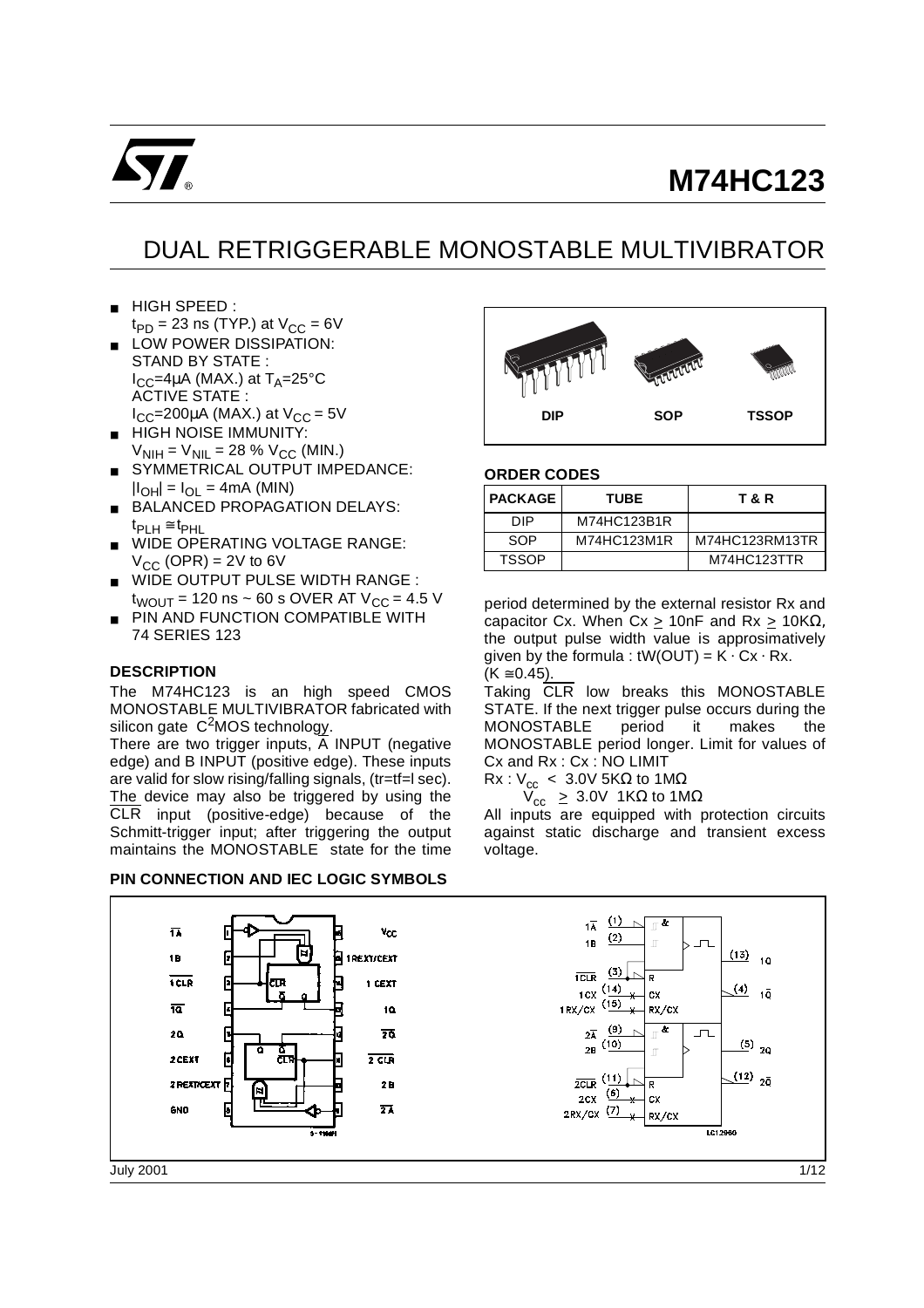# **INPUT AND OUTPUT EQUIVALENT CIRCUIT PIN DESCRIPTION**



| <b>PIN No</b> | <b>SYMBOL</b>                     | <b>NAME AND FUNCTION</b>                                   |
|---------------|-----------------------------------|------------------------------------------------------------|
| 1,9           | $1\overline{A}$ , $2\overline{A}$ | Trigger Inputs (Negative<br>Edge Triggered)                |
| 2, 10         | 1B, 2B                            | Trigger Inputs (Positive<br>Edge Triggered)                |
| 3, 11         | 1 CLR<br>2 CLR                    | Direct Reset LOW and<br>trigger Action at Positive<br>Edge |
| 4, 12         | 1Q, 2Q                            | Outputs (Active Low)                                       |
| 7             | $2R_x/C_x$                        | <b>External Resistor</b><br><b>Capacitor Connection</b>    |
| 13, 5         | 1Q, 2Q                            | Outputs (Active High)                                      |
| 14,6          | $1C_X$<br>$2C_X$                  | <b>External Capacitor</b><br>Connection                    |
| 15            | $1R_X/C_X$                        | External Resistor<br>Capacitor Connection                  |
| 8             | GND                               | Ground (0V)                                                |
| 16            | Vcc                               | Positive Supply Voltage                                    |

## **TRUTH TABLE**

|   | <b>INPUTS</b> |            | <b>OUTPUTS</b> | <b>NOTE</b>          |
|---|---------------|------------|----------------|----------------------|
| A | в             | <b>CLR</b> |                |                      |
|   | н             | н          |                | <b>OUTPUT ENABLE</b> |
|   |               | Н          | н              | <b>INHIBIT</b>       |
| Н |               | н          | н              | <b>INHIBIT</b>       |
|   |               | н          |                | <b>OUTPUT ENABLE</b> |
|   |               |            |                | <b>OUTPUT ENABLE</b> |
|   |               |            | н              | <b>INHIBIT</b>       |

X : Don't Care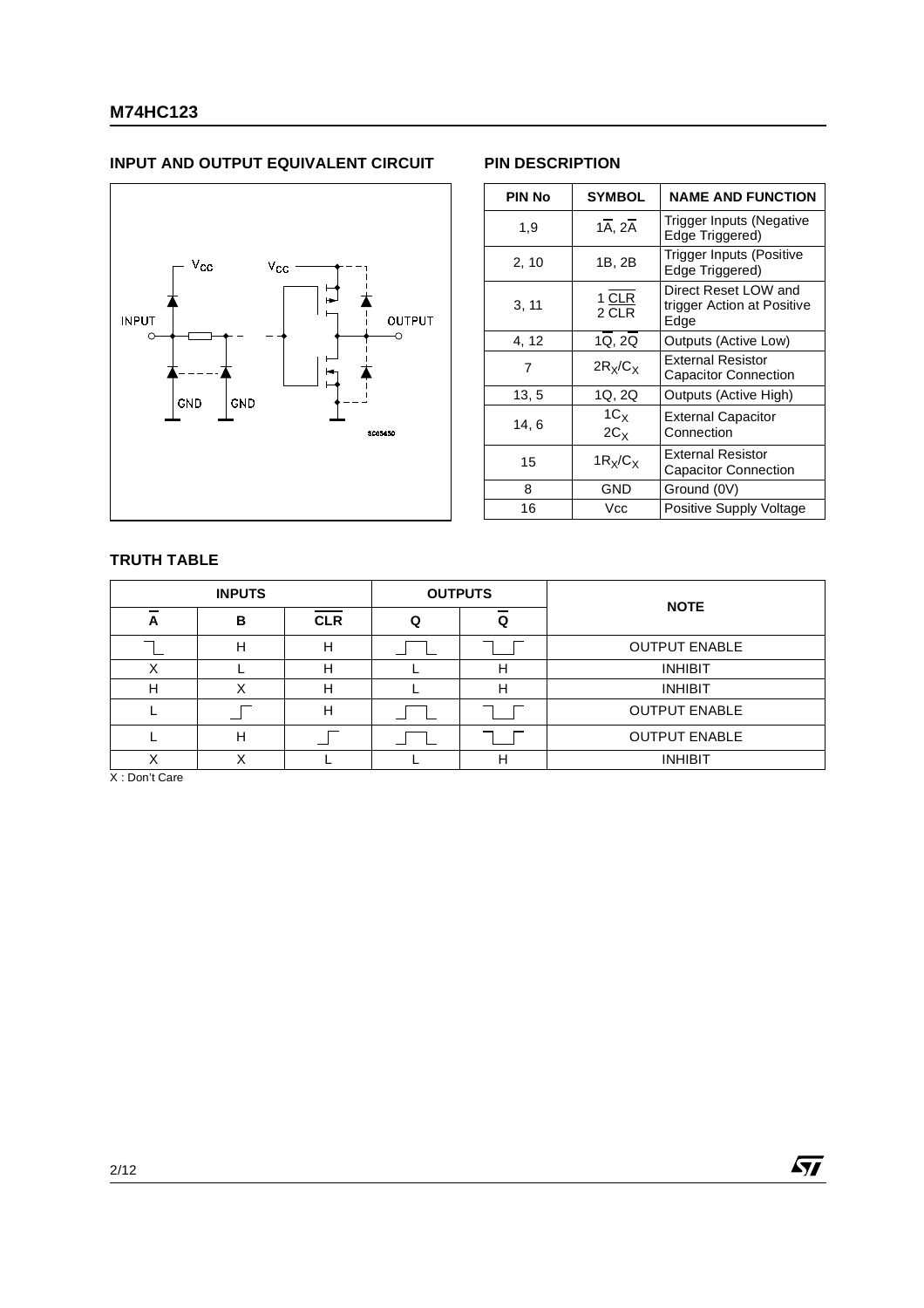# **SYSTEM DIAGRAM**



This logic diagram has not be used to estimate propagation delays

# **TIMING CHART**

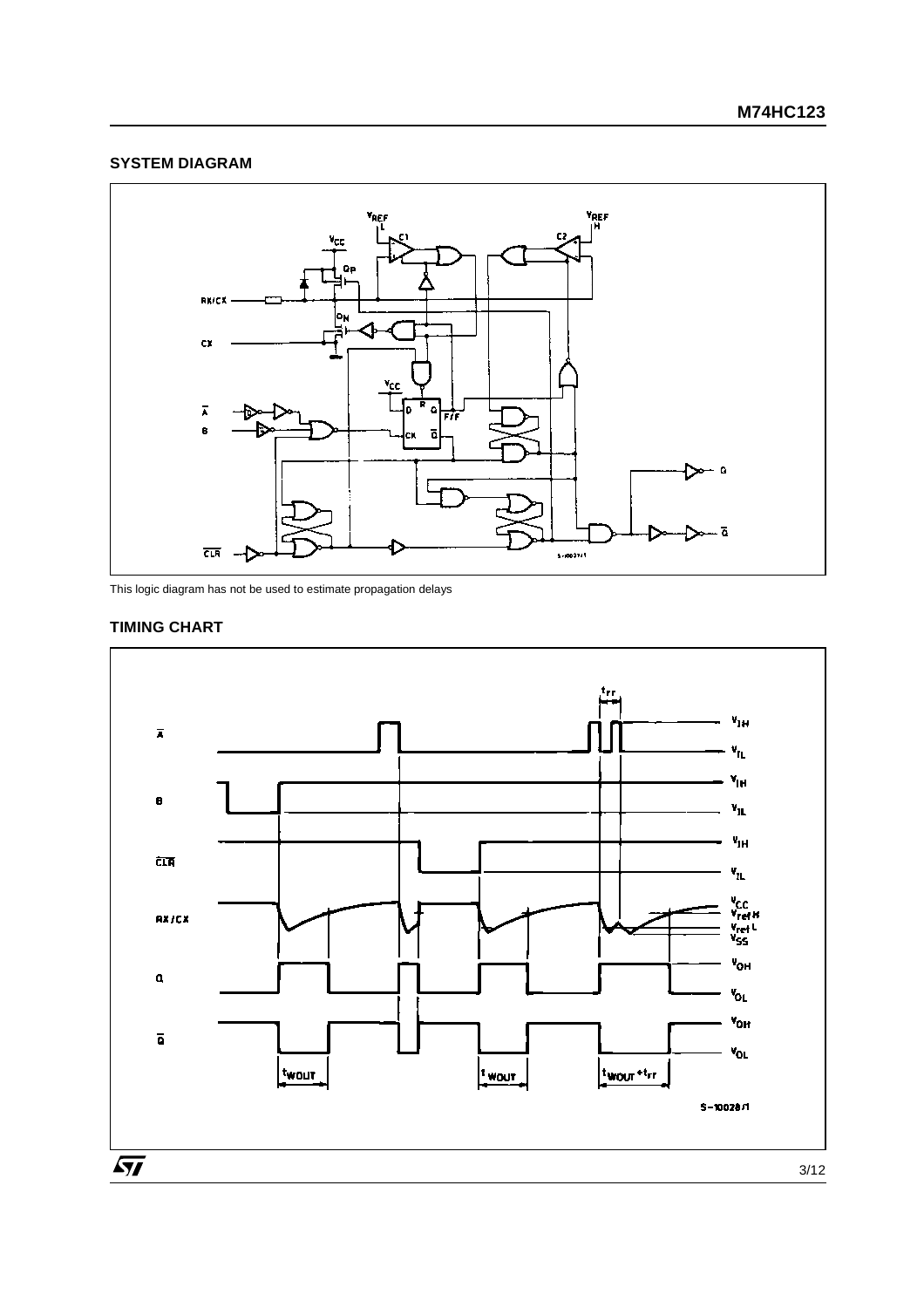#### **BLOCK DIAGRAM**



(1) Cx, Rx, Dx are external components.

(2) Dx is a clamping diode. The external capacitor is charged to Vcc in the stand-by-state, i.e. no trigger. When the supply voltage is turned off Cx is di scharged mainly trough an internal parasitic diode(see figures). If Cx is sufficiently large and Vcc decreases rapidly, there will be some possibility of damaging<br>the I.C. with a surge current or latch-up. If the voltage supply filter cap automatically limited and damage to the I.C. is avoided. The maximum forward current of the parasitic diode is approximately 20 mA. In cases where Cx is large the time taken for the supply voltage to fall to 0.4 Vcc can be calculated as follows :<br>t<sub>f ≥</sub> (Vcc - 0.7) x Cx/20mA<br>In cases where t<sub>f</sub> is too short an external clamping diode is required to protect the

#### **FUNCTIONAL DESCRIPTION**

#### STAND-BY STATE

The external capacitor,Cx, is fully charged to Vcc in the stand-by state. Hence, before triggering, transistor Qp and Qn (connected to the Rx/Cx node) are both turned-off. The two comparators that control the timing and the two reference voltage sources stop operating. The total supply current is therefore only leakage current.

TRIGGER OPERATION

Triggering occurs when :

1 st) A is "LOW" and B has a falling edge;

2 nd) B is "HIGH" and A has a rising edge;

3 rd) A is "LOW" and B is HIGH and C1 has a rising edge;

After the multivibrator has been retriggered comparator C1 and C2 start operating and Qn is turned on. Cx then discharges through Qn. The voltage at the node R/C external falls.

When it reaches  $V_{REFL}$  the output of comparator C1 becomes low. This in turn reset the flip-flop and Qn is turned off.

At this point C1 stops functioning but C2 continues to operate.

The voltage at R/C external begins to rise with a time constant set by the external components Rx, Cx.

Triggering the multivibrator causes Q to go high after internal delay due to the flip-flop and the gate. Q remains high until the voltage at R/C external rises again to  $V_{RFFH}$ . At this point C2 output goes low and O goes low. C2 stop operating. That means that after triggering when the voltage R/C external returns to  $V_{RFFH}$  the multivibrator has returned to its MONOSTABLE STATE. In the case where  $Rx \cdot Cx$  are large enough and the discharge time of the capacitor and the delay time in the I.C. can be ignored, the width of the output pulse tw (out) is as follows :

$$
tW(OUT) = 0.45 Cx \cdot Rx
$$

#### RE - TRIGGERED OPERATION

When a second trigger pulse follows the first its effect will depend on the state of the multivibrator. If the capacitor Cx is being charged the voltage level of R/C external falls to  $V_{REFL}$  again and Q remains High i.e. the retrigger pulse arrives in a time shorter than the period  $Rx \cdot Cx$  seconds, the capacitor charging time constant. If the second trigger pulse is very close to the initial trigger pulse it is ineffective ; i.e. the second trigger must arrive in the capacitor discharge cycle to be ineffective; Hence the minimum time for a second trigger to be effective depends on Vcc and Cx

#### RESET OPERATION

CL is normally high. If CL is low, the trigger is not effective because Q output goes low and trigger control flip-flop is reset.

Also transistor Op is turned on and Cx is charged quickly to Vcc. This means if CL input goes low the IC becomes waiting state both in operating and non operating state.

*571*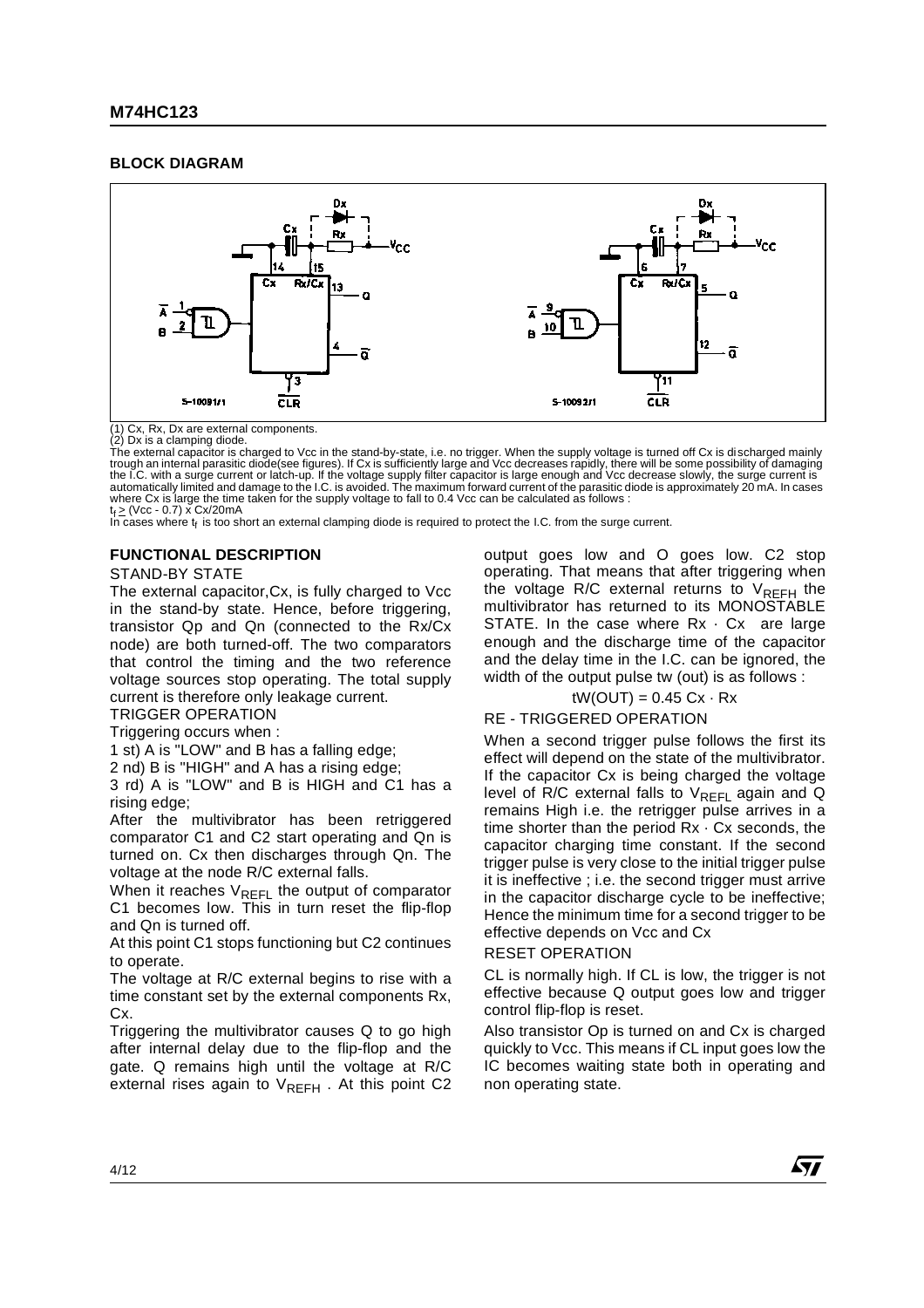## **ABSOLUTE MAXIMUM RATINGS**

| Symbol                | <b>Parameter</b>                     | Value                    | Unit |
|-----------------------|--------------------------------------|--------------------------|------|
| $V_{\rm CC}$          | Supply Voltage                       | $-0.5$ to $+7$           | V    |
| $V_{I}$               | DC Input Voltage                     | -0.5 to $V_{CC}$ + 0.5   | V    |
| $V_{\rm O}$           | DC Output Voltage                    | $-0.5$ to $V_{CC}$ + 0.5 | V    |
| <sup>I</sup> IK       | DC Input Diode Current               | ± 20                     | mA   |
| <b>I<sub>OK</sub></b> | DC Output Diode Current              | ±20                      | mA   |
| l <sub>O</sub>        | DC Output Current                    | ± 25                     | mA   |
| $I_{CC}$ or $I_{GND}$ | DC V <sub>CC</sub> or Ground Current | ± 50                     | mA   |
| $P_D$                 | Power Dissipation                    | $500(*)$                 | mW   |
| $T_{\text{stg}}$      | Storage Temperature                  | $-65$ to $+150$          | °C   |
| $T_{L}$               | Lead Temperature (10 sec)            | 300                      | °C   |

Absolute Maximum Ratings are those values beyond which damage to the device may occur. Functional operation under these conditions is<br>not implied<br>(\*) 500mW at 65 °C; derate to 300mW by 10mW/°C from 65°C to 85°C

#### **RECOMMENDED OPERATING CONDITIONS**

| Symbol          | <b>Parameter</b>             |                        | Value                | <b>Unit</b> |
|-----------------|------------------------------|------------------------|----------------------|-------------|
| $V_{\rm CC}$    | Supply Voltage               |                        | $2$ to 6             | V           |
| $V_{\parallel}$ | Input Voltage                |                        | 0 to $V_{CC}$        | V           |
| $V_{\rm O}$     | Output Voltage               |                        | 0 to $V_{CC}$        | V           |
| $T_{op}$        | <b>Operating Temperature</b> |                        | $-55$ to 125         | °C          |
|                 | Input Rise and Fall Time     | $V_{\rm CC}$ = 2.0V    | 0 to 1000            | ns          |
| $t_r$ , $t_f$   |                              | $V_{\text{CC}} = 4.5V$ | 0 to 500             | ns          |
|                 |                              | $V_{CC} = 6.0V$        | 0 to 400             | ns          |
| Cx              | <b>External Capacitor</b>    |                        | <b>NO LIMITATION</b> | pF          |
| <b>Rx</b>       | <b>External Resistor</b>     | Vcc < 3V               | 5K to 1M             | Ω           |
|                 |                              | Vcc > 3V               | 1K to 1M             |             |

The Maximum allowable values of Cx and Rx are a function of leakage of capacitor Cx, the leakage of device and leakage due to the board<br>Iayout and surface resistance. Susceptibility to externally induced noise may occur f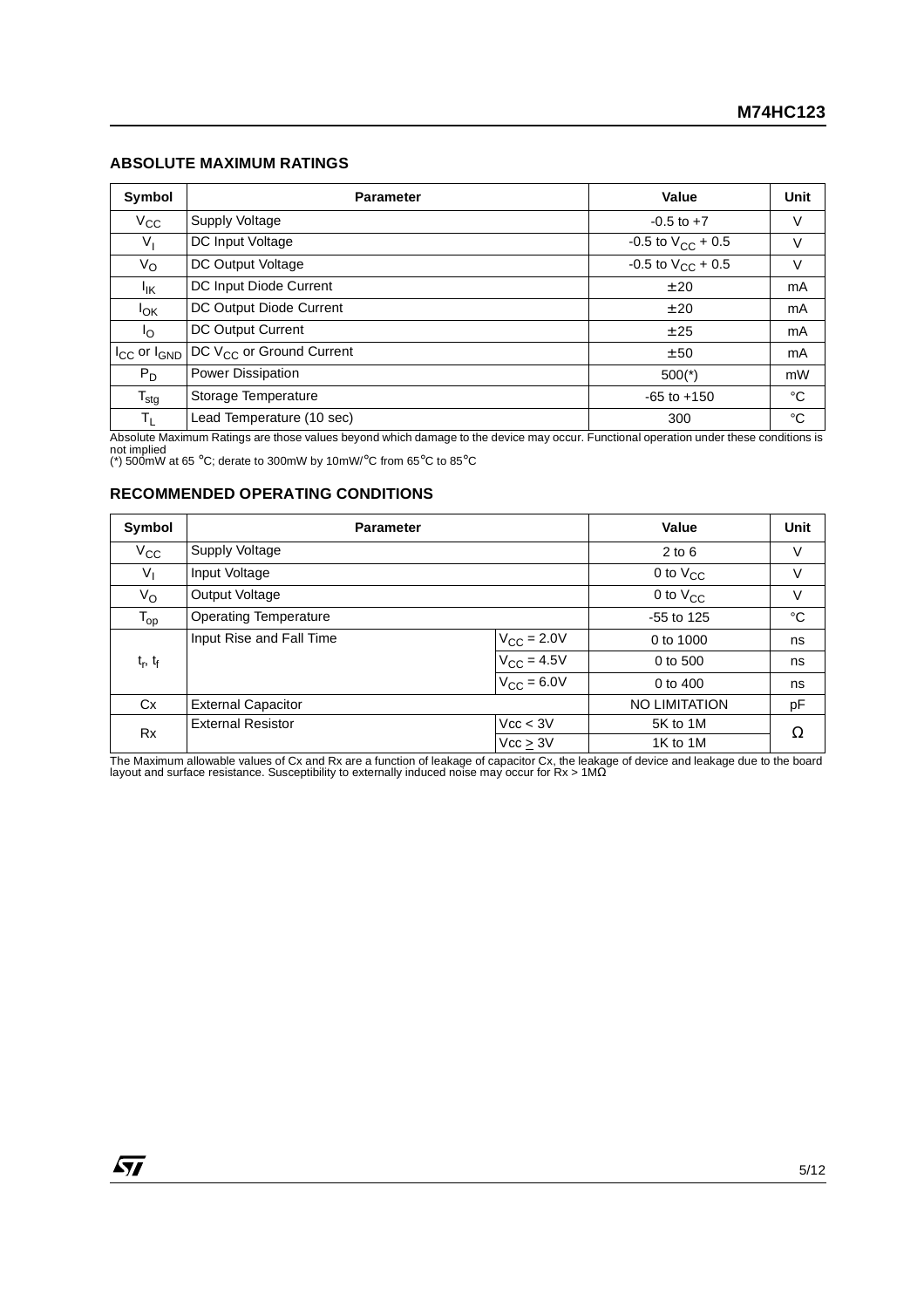# **DC SPECIFICATIONS**

|                 |                             | <b>Test Condition</b><br>Value |                          |      |                     |       |      |             |      |              |         |
|-----------------|-----------------------------|--------------------------------|--------------------------|------|---------------------|-------|------|-------------|------|--------------|---------|
| Symbol          | <b>Parameter</b>            | $V_{\rm CC}$                   |                          |      | $T_A = 25^{\circ}C$ |       |      | -40 to 85°C |      | -55 to 125°C | Unit    |
|                 |                             | (V)                            |                          | Min. | Typ.                | Max.  | Min. | Max.        | Min. | Max.         |         |
| V <sub>IH</sub> | High Level Input            | 2.0                            |                          | 1.5  |                     |       | 1.5  |             | 1.5  |              |         |
|                 | Voltage                     | 4.5                            |                          | 3.15 |                     |       | 3.15 |             | 3.15 |              | $\vee$  |
|                 |                             | 6.0                            |                          | 4.2  |                     |       | 4.2  |             | 4.2  |              |         |
| $V_{IL}$        | Low Level Input             | 2.0                            |                          |      |                     | 0.5   |      | 0.5         |      | 0.5          |         |
|                 | Voltage                     | 4.5                            |                          |      |                     | 1.35  |      | 1.35        |      | 1.35         | $\vee$  |
|                 |                             | 6.0                            |                          |      |                     | 1.8   |      | 1.8         |      | 1.8          |         |
| $V_{OH}$        | High Level Output           | 2.0                            | $I_{\Omega} = -20 \mu A$ | 1.9  | 2.0                 |       | 1.9  |             | 1.9  |              |         |
|                 | Voltage                     | 4.5                            | $I_{\Omega} = -20 \mu A$ | 4.4  | 4.5                 |       | 4.4  |             | 4.4  |              |         |
|                 |                             | 6.0                            | $IO=-20 \mu A$           | 5.9  | 6.0                 |       | 5.9  |             | 5.9  |              | $\vee$  |
|                 |                             | 4.5                            | $I_{\Omega} = -4.0$ mA   | 4.18 | 4.31                |       | 4.13 |             | 4.10 |              |         |
|                 |                             | 6.0                            | $IO=-5.2$ mA             | 5.68 | 5.8                 |       | 5.63 |             | 5.60 |              |         |
| $V_{OL}$        | Low Level Output            | 2.0                            | $I_{\Omega}$ =20 µA      |      | 0.0                 | 0.1   |      | 0.1         |      | 0.1          |         |
|                 | Voltage                     | 4.5                            | $IO=20 \mu A$            |      | 0.0                 | 0.1   |      | 0.1         |      | 0.1          |         |
|                 |                             | 6.0                            | $IO=20 \mu A$            |      | 0.0                 | 0.1   |      | 0.1         |      | 0.1          | $\vee$  |
|                 |                             | 4.5                            | $I_{\Omega} = 4.0$ mA    |      | 0.17                | 0.26  |      | 0.33        |      | 0.40         |         |
|                 |                             | 6.0                            | $I_{\Omega} = 5.2$ mA    |      | 0.18                | 0.26  |      | 0.33        |      | 0.40         |         |
| Ч.              | Input Leakage<br>Current    | 6.0                            | $V_1 = V_{CC}$ or GND    |      |                     | ± 0.1 |      | ± 1         |      | ±1           | μA      |
| $I_{\rm CC}$    | Quiescent Supply<br>Current | 6.0                            | $V_1 = V_{CC}$ or GND    |      |                     | 4     |      | 40          |      | 80           | μA      |
| ICC             | <b>Active State</b>         | 2.0                            | $V_1 = V_{CC}$ or GND    |      | 45                  | 200   |      | 260         |      | 320          | $\mu A$ |
|                 | Supply Current (1)          | 4.5                            | Pin 7 or 15              |      | 500                 | 600   |      | 780         |      | 960          | μA      |
|                 |                             | 6.0                            | $V_{IN} = V_{CC}/2$      |      | 0.7                 | 1     |      | 1.3         |      | 1.6          | mA      |

(1) : Per Circuit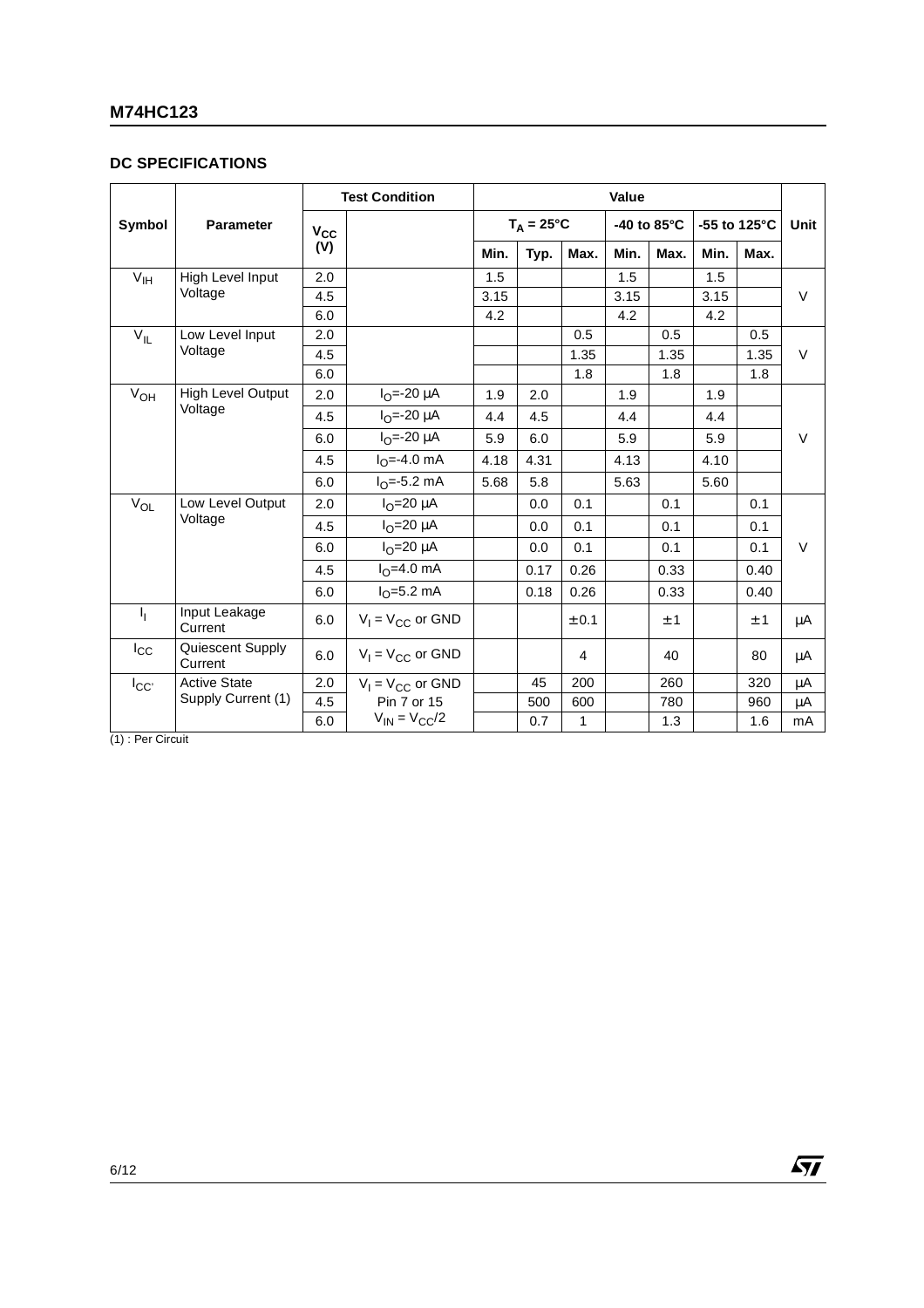|                                   |                                                                    |            | <b>Test Condition</b>                |      |                     |      | Value |             |      |              |      |
|-----------------------------------|--------------------------------------------------------------------|------------|--------------------------------------|------|---------------------|------|-------|-------------|------|--------------|------|
| Symbol                            | <b>Parameter</b>                                                   | $V_{CC}$   |                                      |      | $T_A = 25^{\circ}C$ |      |       | -40 to 85°C |      | -55 to 125°C | Unit |
|                                   |                                                                    | (V)        |                                      | Min. | Typ.                | Max. | Min.  | Max.        | Min. | Max.         |      |
| t <sub>TLH</sub> t <sub>THL</sub> | Output Transition                                                  | 2.0        |                                      |      | 30                  | 75   |       | 95          |      | 110          |      |
|                                   | Time                                                               | 4.5        |                                      |      | 8                   | 15   |       | 19          |      | 22           | ns   |
|                                   |                                                                    | 6.0        |                                      |      | $\overline{7}$      | 13   |       | 16          |      | 19           |      |
| t <sub>PLH</sub> t <sub>PHL</sub> | <b>Propagation Delay</b>                                           | 2.0        |                                      |      | 102                 | 210  |       | 265         |      | 315          |      |
|                                   | Time                                                               | 4.5        |                                      |      | 29                  | 42   |       | 53          |      | 63           | ns   |
|                                   | $(\overline{A}, B - Q, \overline{Q})$                              | 6.0        |                                      |      | 22                  | 36   |       | 45          |      | 54           |      |
| t <sub>PLH</sub> t <sub>PHL</sub> | Propagation Delay                                                  | 2.0        |                                      |      | 102                 | 235  |       | 295         |      | 355          |      |
|                                   | Time(CLR<br>TRIGGER - Q, $\overline{Q}$ )                          | 4.5<br>6.0 |                                      |      | 31                  | 47   |       | 59          |      | 71           | ns   |
|                                   |                                                                    |            |                                      |      | 23                  | 40   |       | 50          |      | 60           |      |
| t <sub>PLH</sub> t <sub>PHL</sub> | <b>Propagation Delay</b>                                           | 2.0        |                                      |      | 68                  | 160  |       | 200         |      | 240          |      |
|                                   | Time                                                               | 4.5        |                                      |      | 20                  | 32   |       | 40          |      | 48           | ns   |
|                                   | $(CLR - Q, Q)$                                                     | 6.0        |                                      |      | 16                  | 27   |       | 34          |      | 41           |      |
| t <sub>WOUT</sub>                 | Output Pulse Width                                                 | 2.0        | $Cx = 100 pF$                        |      | 1.4                 |      |       |             |      |              |      |
|                                   |                                                                    | 4.5        | $Rx = 10K\Omega$                     |      | 1.2                 |      |       |             |      |              | μs   |
|                                   |                                                                    | 6.0        |                                      |      | 1.1                 |      |       |             |      |              |      |
|                                   |                                                                    | 2.0        | $Cx = 0.1\mu F$                      |      | 4.6                 |      |       |             |      |              |      |
|                                   |                                                                    | 4.5        | $Rx = 100K\Omega$                    |      | 4.4                 |      |       |             |      |              | ms   |
|                                   |                                                                    | 6.0        |                                      |      | 4.3                 |      |       |             |      |              |      |
| $\Delta t_{WOUT}$                 | Output Pulse Width<br>Error Between<br>Circuits in Same<br>Package |            |                                      |      | ±1                  |      |       |             |      |              | %    |
| $t_{W(H)}$                        | Minimum Pulse                                                      | 2.0        |                                      |      |                     | 75   |       | 95          |      | 110          |      |
| $t_{W(L)}$                        | Width                                                              | 4.5        |                                      |      |                     | 15   |       | 19          |      | 22           | ns   |
|                                   |                                                                    | 6.0        |                                      |      |                     | 13   |       | 16          |      | 19           |      |
| $t_{W(L)}$                        | Minimum Pulse                                                      | 2.0        |                                      |      |                     | 75   |       | 95          |      | 110          |      |
|                                   | Width $(\overline{CLR})$                                           | 4.5        |                                      |      |                     | 15   |       | 19          |      | 22           | ns   |
|                                   |                                                                    | 6.0        |                                      |      |                     | 13   |       | 16          |      | 19           |      |
| $t_{rr}$                          | Minimum Retrigger                                                  | 2.0        |                                      |      | 325                 |      |       |             |      |              |      |
|                                   | Time                                                               | 4.5        | $Cx = 100 pF$<br>$Rx = 10K\Omega$    |      | 108                 |      |       |             |      |              | ns   |
|                                   |                                                                    | 6.0        |                                      |      | 78                  |      |       |             |      |              |      |
|                                   |                                                                    | 2.0        |                                      |      | 5                   |      |       |             |      |              |      |
|                                   |                                                                    | 4.5        | $Cx = 0.1\mu F$<br>$Rx = 100K\Omega$ |      | 1.4                 |      |       |             |      |              | μs   |
|                                   |                                                                    | 6.0        |                                      |      | 1.2                 |      |       |             |      |              |      |

## **AC ELECTRICAL CHARACTERISTICS** ( $C_L$  = 50 pF, Input  $t_r = t_f = 6$ ns)

#### **CAPACITIVE CHARACTERISTICS**

|          |                                        |                   | <b>Test Condition</b> |      |                     | Value |      |      |      |                                                  |      |
|----------|----------------------------------------|-------------------|-----------------------|------|---------------------|-------|------|------|------|--------------------------------------------------|------|
| Symbol   | <b>Parameter</b>                       |                   |                       |      | $T_A = 25^{\circ}C$ |       |      |      |      | -40 to 85 $^{\circ}$ C   -55 to 125 $^{\circ}$ C | Unit |
|          |                                        | $V_{CC}$<br>$(V)$ |                       | Min. | Typ.                | Max.  | Min. | Max. | Min. | Max.                                             |      |
| $C_{IN}$ | Input Capacitance                      | 5.0               |                       |      | 5                   | 10    |      | 10   |      | 10                                               | рF   |
| $C_{PD}$ | Power Dissipation<br>Capacitance (note | 5.0               |                       |      | 162                 |       |      |      |      |                                                  | рF   |

1) C<sub>PD</sub> is defined as the value of the IC's internal equivalent capacitance which is calculated from the operating current consumption without<br>load. (Refer to Test Circuit). Average operating current can be obtained by th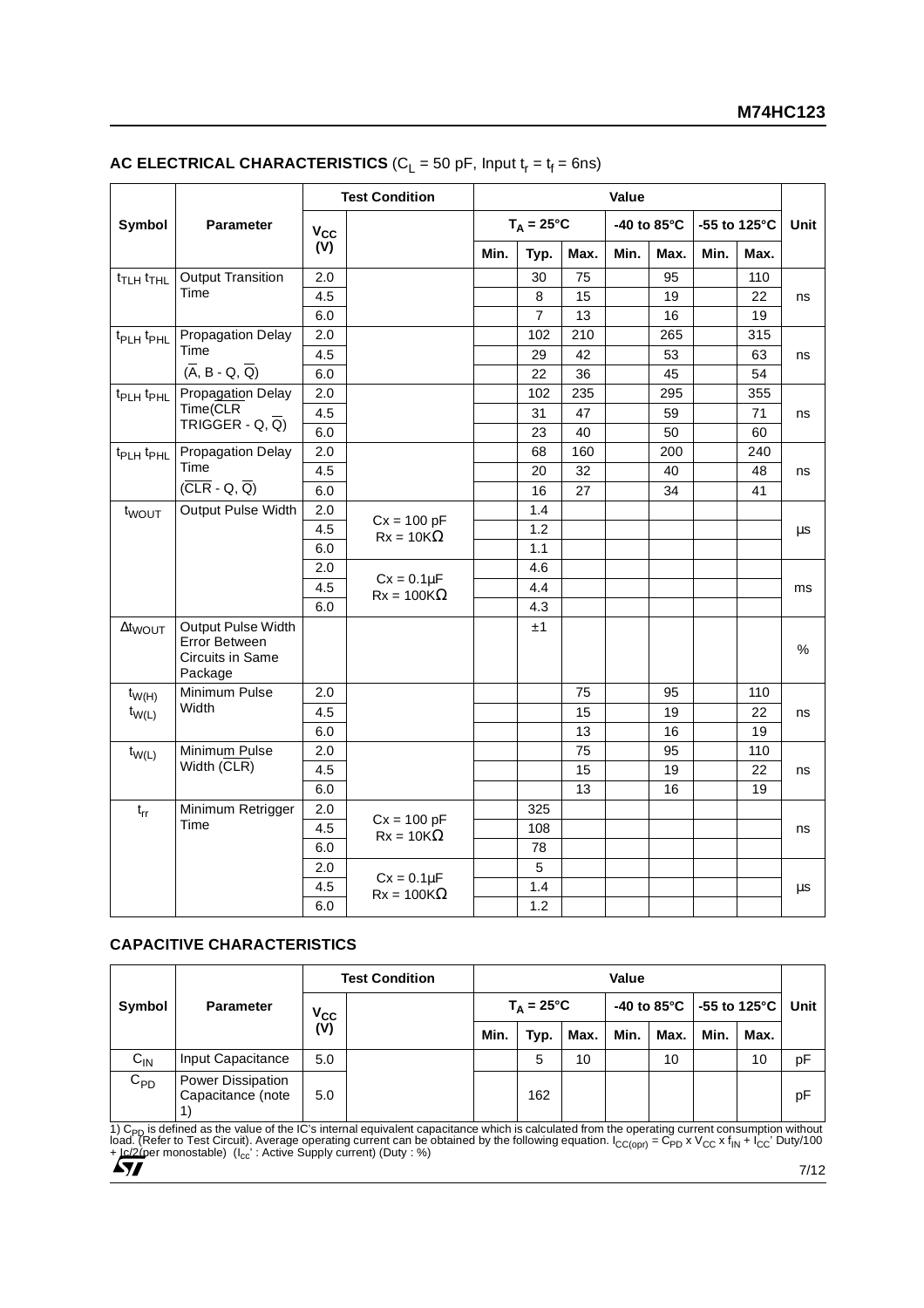# **M74HC123**

#### **TEST CIRCUIT**



#### **WAVEFORM : SWITCIHNG CHARACTERISTICS TEST WAVEFORM** (f=1MHz; 50% duty cycle)



 $\sqrt{2}$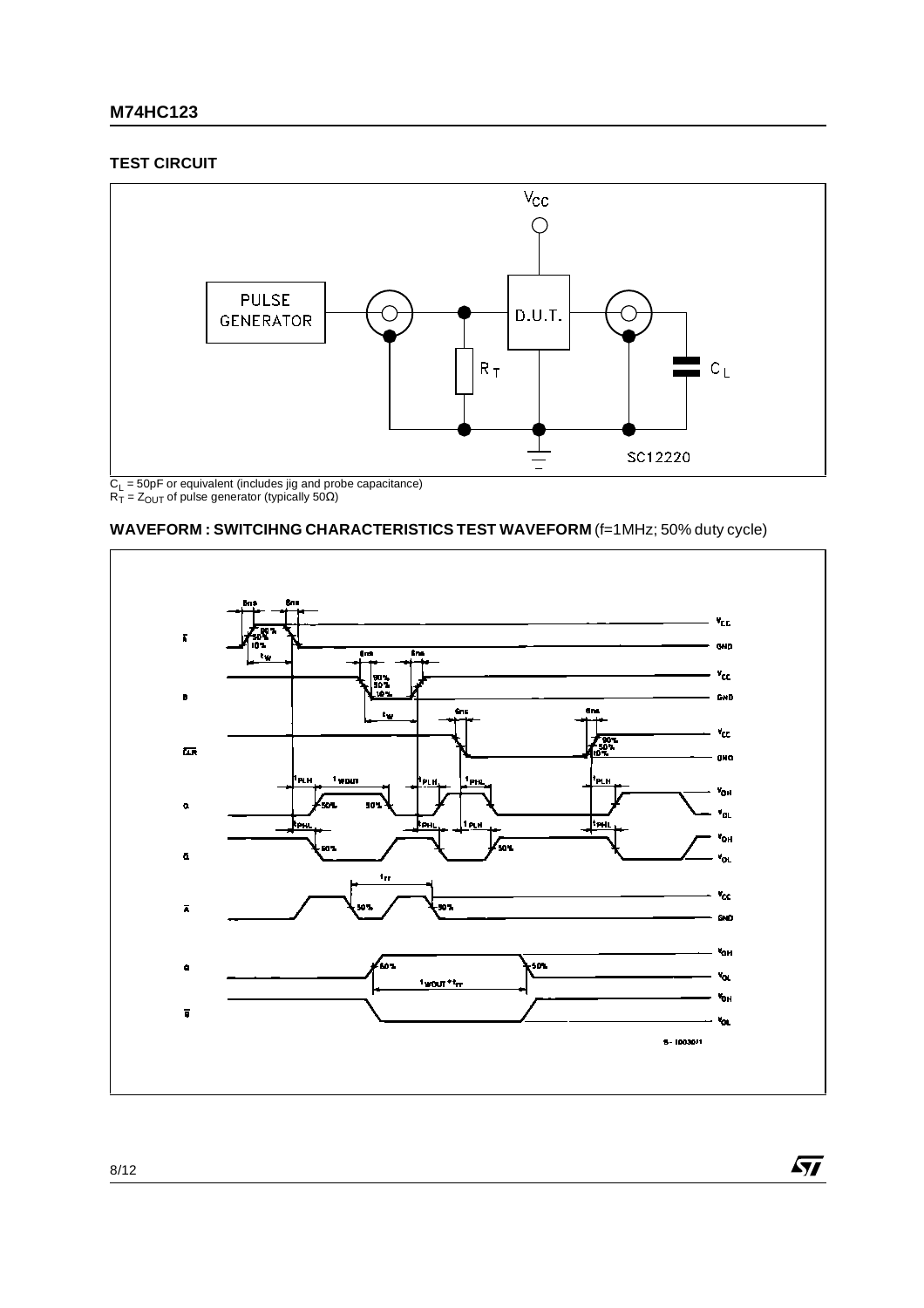|                |      | mm.        |        |       | inch  |       |
|----------------|------|------------|--------|-------|-------|-------|
| DIM.           | MIN. | <b>TYP</b> | MAX.   | MIN.  | TYP.  | MAX.  |
| a1             | 0.51 |            |        | 0.020 |       |       |
| $\sf B$        | 0.77 |            | 1.65   | 0.030 |       | 0.065 |
| $\sf b$        |      | 0.5        |        |       | 0.020 |       |
| b1             |      | 0.25       |        |       | 0.010 |       |
| D              |      |            | $20\,$ |       |       | 0.787 |
| $\mathsf E$    |      | 8.5        |        |       | 0.335 |       |
| ${\bf e}$      |      | 2.54       |        |       | 0.100 |       |
| e3             |      | 17.78      |        |       | 0.700 |       |
| $\mathsf F$    |      |            | 7.1    |       |       | 0.280 |
| $\overline{1}$ |      |            | 5.1    |       |       | 0.201 |
| L              |      | 3.3        |        |       | 0.130 |       |
| $\mathsf Z$    |      |            | 1.27   |       |       | 0.050 |



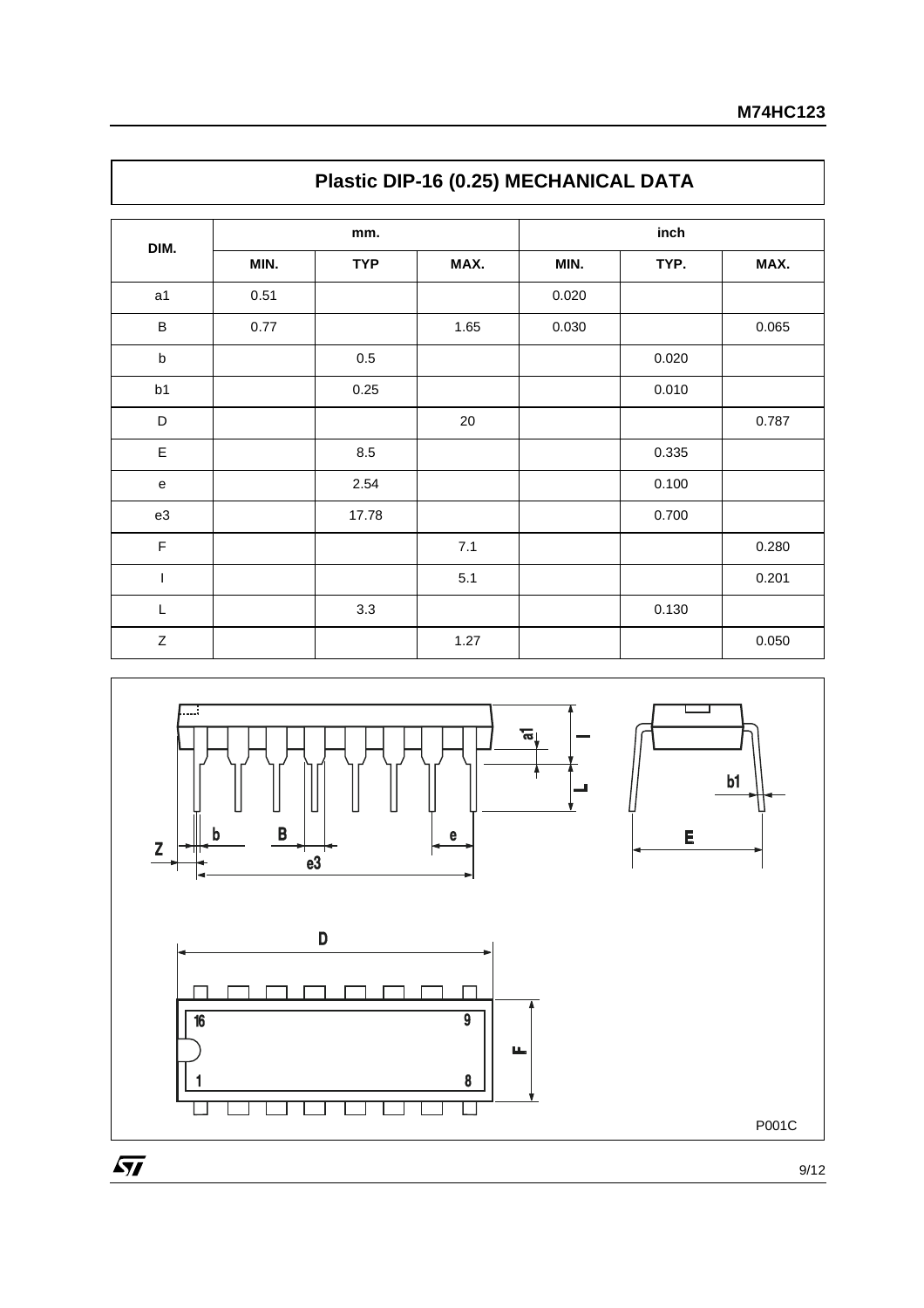$\Gamma$ 

| DIM.        |      | mm.        |      |            | inch  |       |
|-------------|------|------------|------|------------|-------|-------|
|             | MIN. | <b>TYP</b> | MAX. | MIN.       | TYP.  | MAX.  |
| A           |      |            | 1.75 |            |       | 0.068 |
| a1          | 0.1  |            | 0.2  | 0.003      |       | 0.007 |
| a2          |      |            | 1.65 |            |       | 0.064 |
| $\mathsf b$ | 0.35 |            | 0.46 | 0.013      |       | 0.018 |
| b1          | 0.19 |            | 0.25 | 0.007      |       | 0.010 |
| $\mathsf C$ |      | 0.5        |      |            | 0.019 |       |
| c1          |      |            |      | 45° (typ.) |       |       |
| D           | 9.8  |            | 10   | 0.385      |       | 0.393 |
| E           | 5.8  |            | 6.2  | 0.228      |       | 0.244 |
| ${\bf e}$   |      | 1.27       |      |            | 0.050 |       |
| e3          |      | 8.89       |      |            | 0.350 |       |
| F           | 3.8  |            | 4.0  | 0.149      |       | 0.157 |
| G           | 4.6  |            | 5.3  | 0.181      |       | 0.208 |
| L           | 0.5  |            | 1.27 | 0.019      |       | 0.050 |
| M           |      |            | 0.62 |            |       | 0.024 |



# **SO-16 MECHANICAL DATA**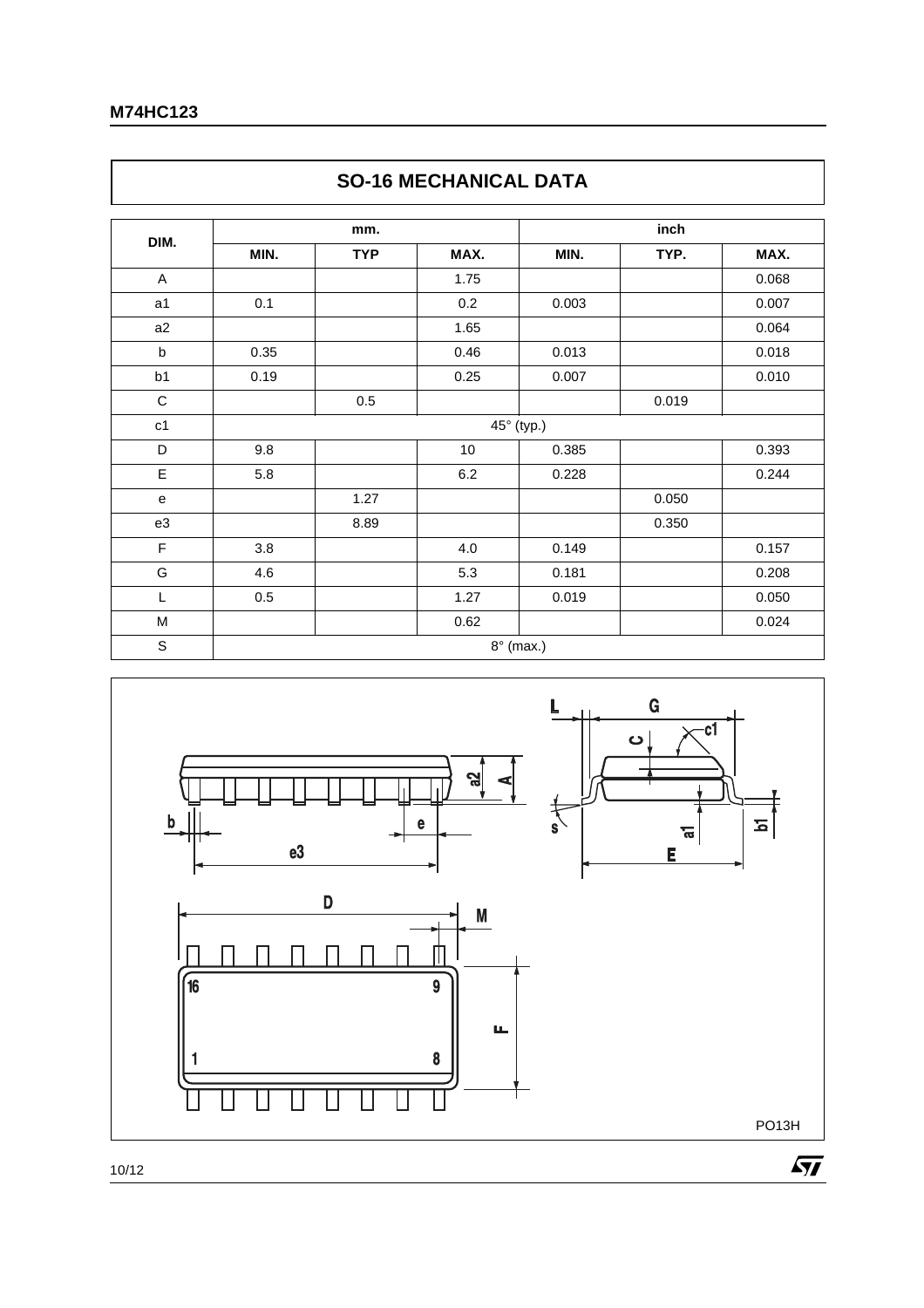|                |             | mm.        |             |             |            |             |
|----------------|-------------|------------|-------------|-------------|------------|-------------|
| DIM.           | MIN.        | <b>TYP</b> | MAX.        | MIN.        | TYP.       | MAX.        |
| A              |             |            | $1.2$       |             |            | 0.047       |
| A <sub>1</sub> | 0.05        |            | 0.15        | 0.002       | 0.004      | 0.006       |
| A2             | 0.8         | 1          | 1.05        | 0.031       | 0.039      | 0.041       |
| b              | 0.19        |            | 0.30        | 0.007       |            | 0.012       |
| $\mathbf c$    | 0.09        |            | 0.20        | 0.004       |            | 0.0089      |
| D              | 4.9         | 5          | 5.1         | 0.193       | 0.197      | 0.201       |
| E              | $6.2\,$     | 6.4        | 6.6         | 0.244       | 0.252      | 0.260       |
| E1             | 4.3         | 4.4        | 4.48        | 0.169       | 0.173      | 0.176       |
| ${\bf e}$      |             | 0.65 BSC   |             |             | 0.0256 BSC |             |
| K              | $0^{\circ}$ |            | $8^{\circ}$ | $0^{\circ}$ |            | $8^{\circ}$ |
| L              | 0.45        | 0.60       | 0.75        | 0.018       | 0.024      | 0.030       |







0080338D

 $\sqrt{M}$